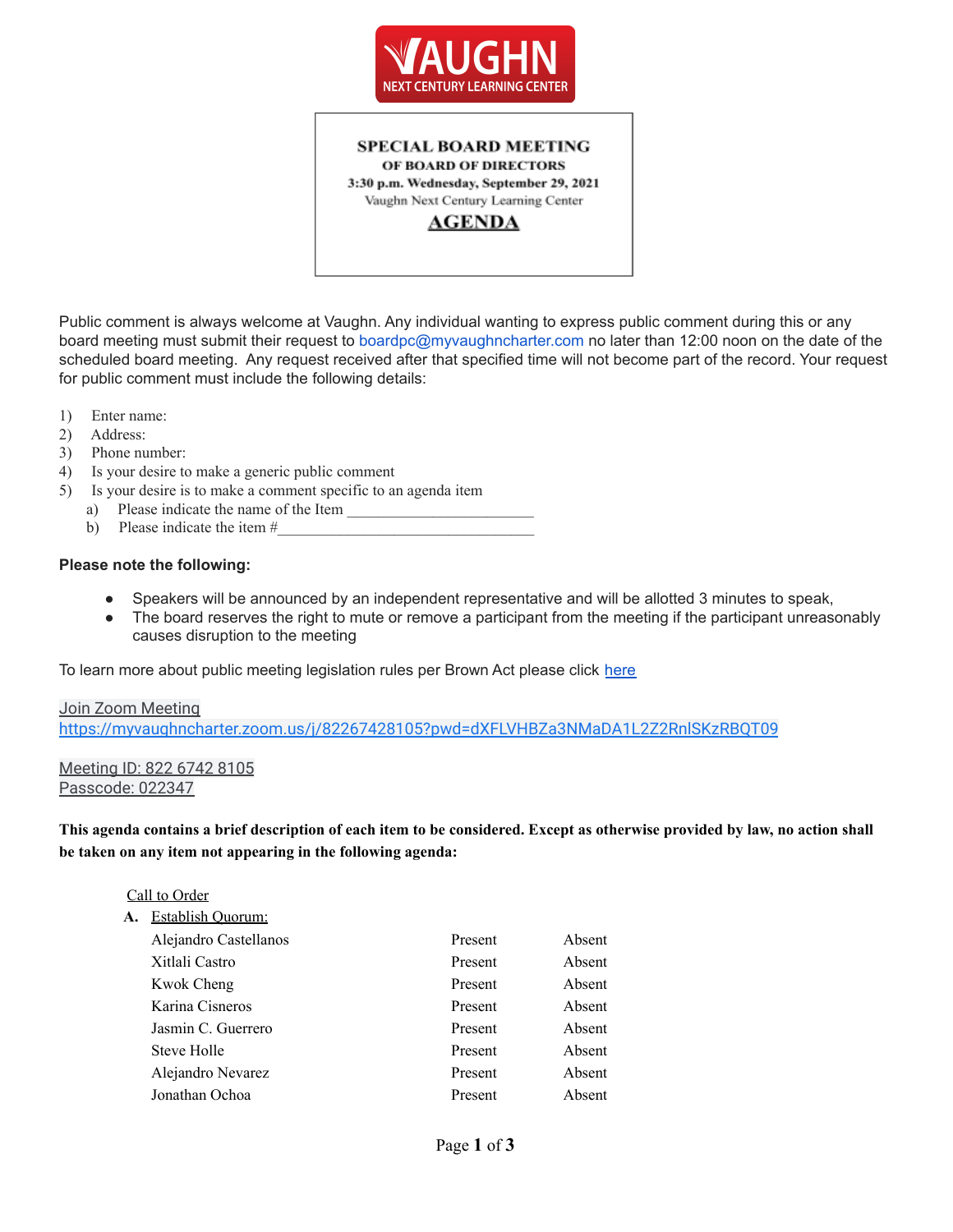| Arturo Suarez                                 | Present | Absent |
|-----------------------------------------------|---------|--------|
| <u> Advisory Student Members (non-voting)</u> |         |        |
| Diana Castellanos                             | Present | Absent |
| Franco De Santiago Acero                      | Present | Absent |

## **Public Comments:**

Approval of Minutes: The board is to review and approve the minutes from the August 25, 2021 and the September 1, *2021 Special board meeting.*

#### **Governance (30 mins)**

| G1 | <b>Board of Directors: Term renewal</b> – The Board will act on the term renewal of two<br>Board members (3-year term, $10/1/2021 - 9/30/2024$ )                                          | Action<br>Item | <b>TALLY</b> |
|----|-------------------------------------------------------------------------------------------------------------------------------------------------------------------------------------------|----------------|--------------|
| G2 | <b>Board of Directors: Nomination(s) of new Board member(s)</b> – The Nomination<br>Committee will recommend Board member candidate(s) and the Board will act on the<br>$nomination(s)$ . | Action<br>Item | <b>TALLY</b> |

## **Business and Operations ( 30 mins)**

| B1             | Chief Executive Officer Report (Mr. Fidel Ramirez)- The Board will receive a<br>report of the school's progress by the CEO.                                                                                                                                                                                                                                                                                                        | Information<br>Item |              |
|----------------|------------------------------------------------------------------------------------------------------------------------------------------------------------------------------------------------------------------------------------------------------------------------------------------------------------------------------------------------------------------------------------------------------------------------------------|---------------------|--------------|
| B <sub>2</sub> | <b>Fiscal Matter: Elementary and Secondary School Emergency Relief III</b><br>(ESSER III Funds) Expenditure Plan - The Board will receive information<br>regarding allowable uses of allocated ESSER III Funds (\$9,820,101). The Board<br>will develop an expenditure plan with community engagement. The plan will<br>include prevention and mitigation strategies to address learning loss impacted by the<br>COVID-19 pandemic | Information<br>Item |              |
| B <sub>3</sub> | Proposed Resolution Requiring COVID-19 Vaccinations for Eligible Students-<br>The Board will discuss the recommendation and move to approve a resolution<br>requiring COVID-19 vaccinations for all students who attend in-person instruction<br>at Vaughn schools, who are 12 years of age and older.                                                                                                                             | Action Item         | <b>TALLY</b> |
| <b>B4</b>      | <b>Fiscal Matter: Accounting and Policy Update:</b> The Board will receive an update<br>on the integrated fiscal and accounting system, UnAudited Actuals Report and<br>Fiscal Policies.                                                                                                                                                                                                                                           | Information<br>Item |              |

# **Curriculum and Instruction (30 minutes)**

| C <sub>1</sub> | CA Dashboard Local Indicators: The board will receive information regarding<br>Vaughn's local indicators for submission to the CA Dashboard. | Information<br>Item |  |
|----------------|----------------------------------------------------------------------------------------------------------------------------------------------|---------------------|--|
| C <sub>2</sub> | <b>English Language Learner (ELL) Update - The Board will receive an update on</b><br>the progress of our ELL students.                      | Information<br>Item |  |